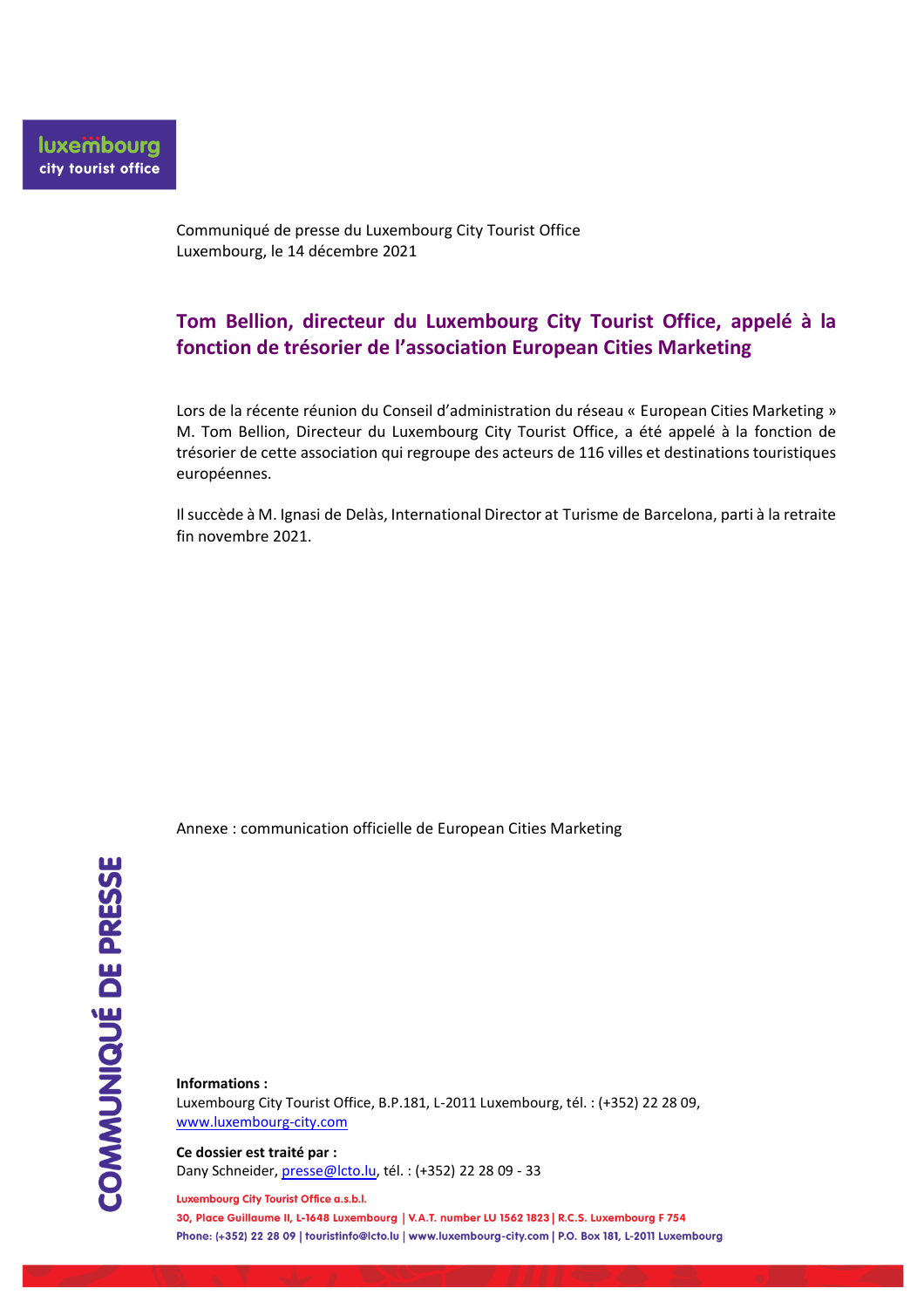# **European Cities Marketing to announce new Treasurer**



During ECM last Board meeting on November 28, 2021 in Madrid, **Tom Bellion**, Director of *Luxembourg City Tourist Office* was appointed as the Association's new Treasurer, taking over from **Ignasi de Delàs**, former International Director at *Turisme de Barcelona*, who retired in November.

European Cities Marketing would like to thank **Ignasi de Delàs** for his involvment in the Association during all these years. He used to be a board member of ECT\*. Since 2012, he was a member of the ECM board. He took the role of ECM President from 2013 to 2017 and was the Association's Treasurer from 2018 to 2021.

### **Current ECM Executive Committee:**

- **Petra Stušek**, *President* (CEO, *Ljubljana Tourism*)
- **Laura Aalto**, *Vice-President Leisure & Tourism* (CEO, *Helsinki Marketing*)
- **Sam Johnston**, *Vice-President Meetings Industry* (Manager, *Dublin Convention Bureau*)
- **Barbara Jamison**, *Vice-President City Marketing* (Tourism Sector Head, *London & Partners*)
- **Tom Bellion**, *Treasurer* (Director, *Luxembourg City Tourist Office*)

### **Current ECM Board Members:**

- **Geerte Udo** (CEO, *Amsterdam & Partners*)
- **Dieter Dewulf** (Managing Director, *Visit Bruges*)